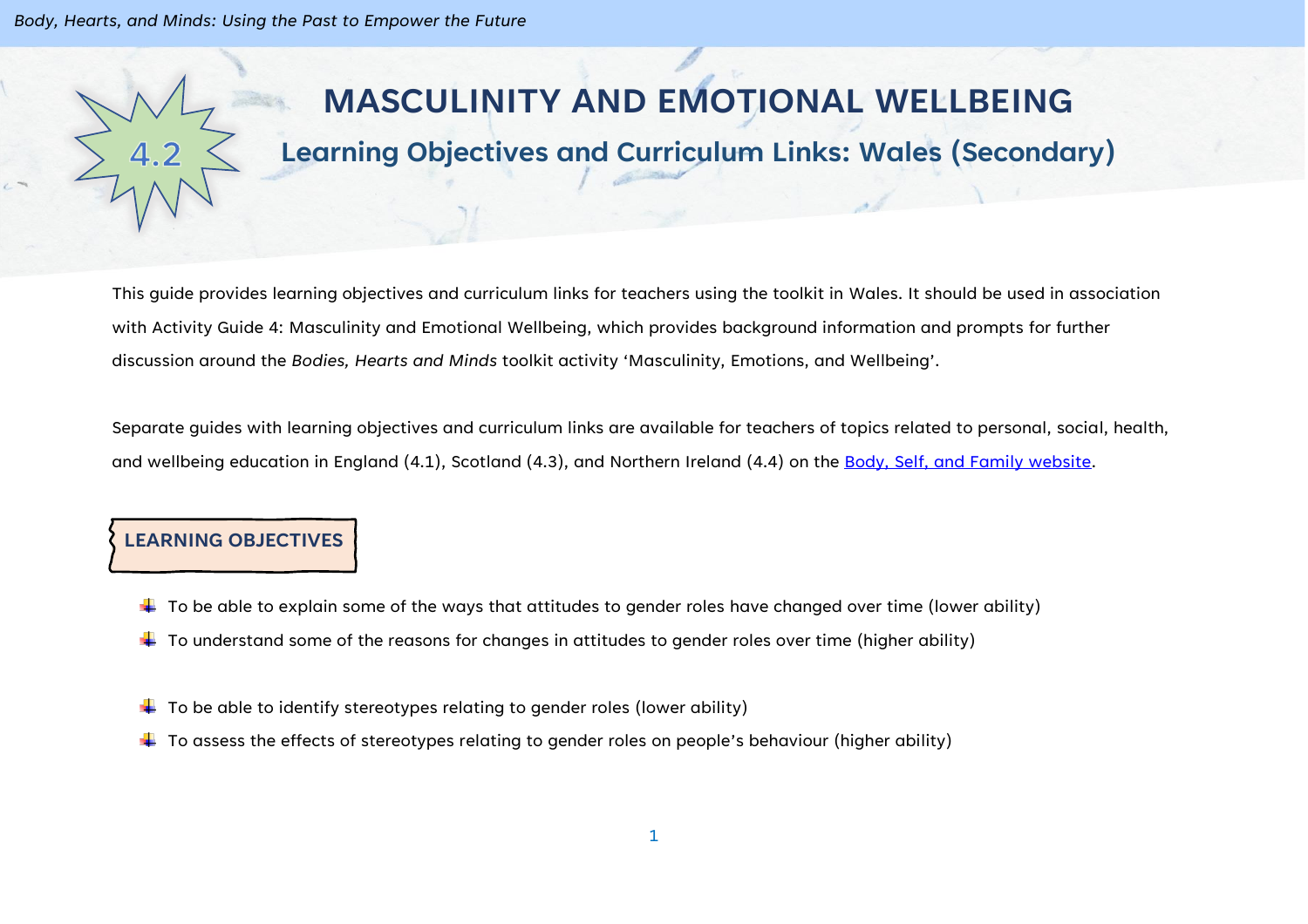- $\ddot{+}$  To understand some of the reasons why it can be difficult to talk about emotions (lower ability)
- $\ddotplus$  To formulate strategies to help have productive conversations about emotions (higher ability)

### **HOW DOES THIS ACTIVITY LINK TO THE CURRICULUM?**

## **Health and well-being (Wales)**

| How we process and respond to our experiences affects our mental health and emotional well-being                                                                                                                                           |                                                                                                                                                                                                                                               |  |
|--------------------------------------------------------------------------------------------------------------------------------------------------------------------------------------------------------------------------------------------|-----------------------------------------------------------------------------------------------------------------------------------------------------------------------------------------------------------------------------------------------|--|
| <b>Progression step 4</b>                                                                                                                                                                                                                  | <b>Progression step 5</b>                                                                                                                                                                                                                     |  |
| can independently focus attention on my perceptions, thoughts<br>and feelings in order to further develop my self-awareness.<br>I can identify different strategies to self-regulate my emotions in<br>response to a range of experiences. | can use my self-awareness to appreciate the complexity of my<br>emotions and apply strategies to self-regulate them in a healthy<br>way and to connect with others.                                                                           |  |
| can advocate the benefits of communicating about feelings as<br>one of a range of strategies which can help promote positive<br>mental health and emotional well-being.                                                                    | can contribute towards a culture where talking about mental<br>health and emotional well-being is encouraged and normalised.<br>can identify when to seek help based on a good understanding<br>of my mental health and emotional well-being. |  |
| can reflect and learn from the past in order to anticipate and<br>prepare myself and others for future experiences.                                                                                                                        | can respond to current experiences, as well as reflect, and learn<br>from the past, in order to anticipate and prepare myself and<br>others for future experiences.                                                                           |  |
| can empathise with others and understand the value of<br>demonstrating this through actions which are compassionate<br>and kind.                                                                                                           | can empathise with others which helps me to be<br>compassionate and kind towards myself and others.                                                                                                                                           |  |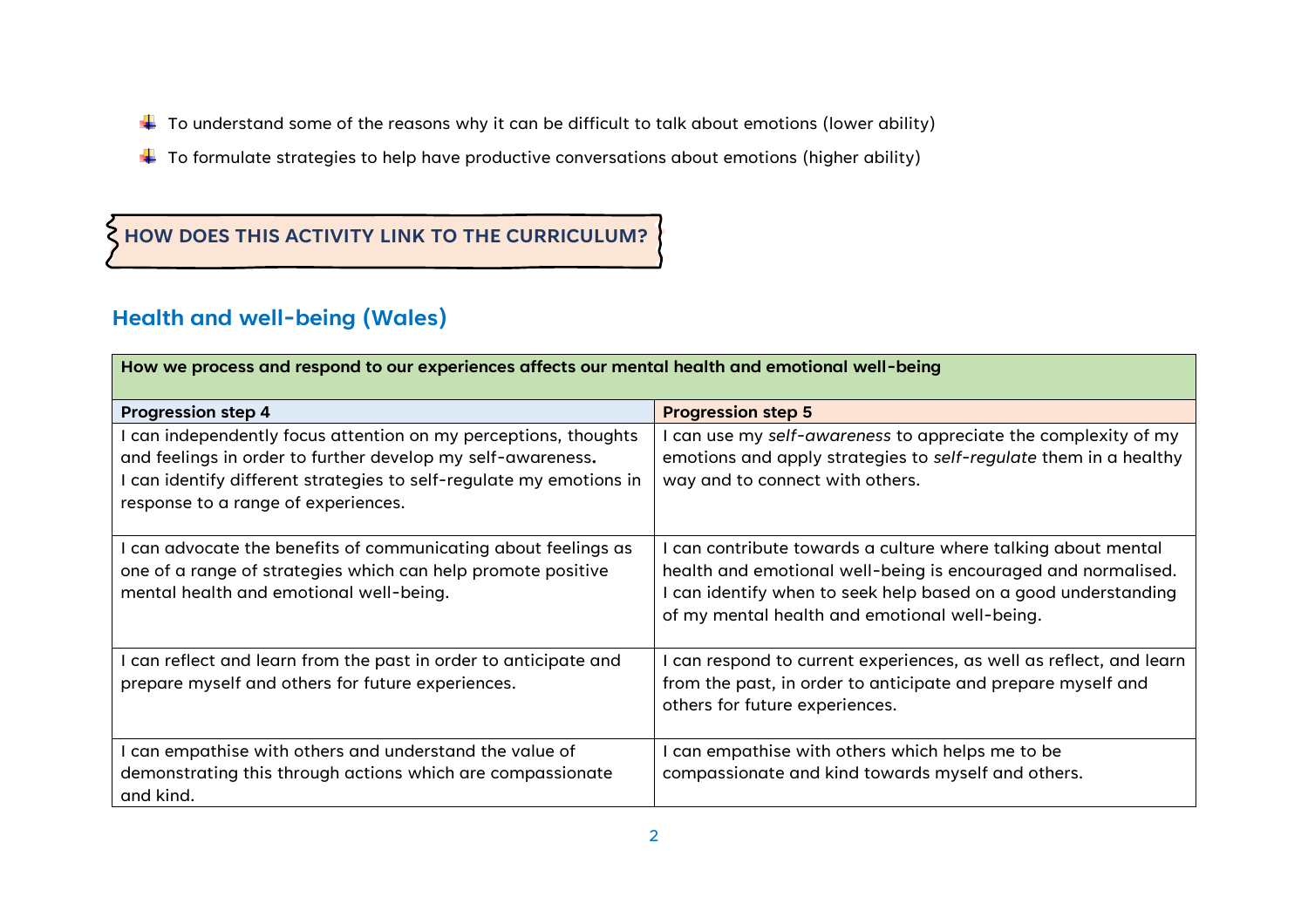| How we engage with social influences shapes who we are and affects our health and well-being |                                                                                                     |  |
|----------------------------------------------------------------------------------------------|-----------------------------------------------------------------------------------------------------|--|
| <b>Progression step 4</b>                                                                    | <b>Progression step 5</b>                                                                           |  |
| have a developing awareness of how rules, norms and                                          | have an understanding of the complexities of groups and                                             |  |
| behaviours become established within groups and at times go                                  | situations, the interactions that take place within and between                                     |  |
| unchallenged.                                                                                | them, and their effect on those exposed to them.                                                    |  |
| can interact pro-socially in different groups and situations,                                | can interact pro-socially in different groups and situations, and                                   |  |
| adapting my behaviours accordingly.                                                          | actively advocate for other individuals and groups.                                                 |  |
| I can evaluate how my values, attitudes and identity are shaped                              | can recognise and understand how people's values, attitudes,                                        |  |
| by the groups and social influences with which I interact.                                   | and identity are shaped by different groups and influences.                                         |  |
|                                                                                              | can promote positive attitudes and values, and, where<br>appropriate, I can challenge harmful ones. |  |

| Healthy relationships are fundamental to our well-being                    |                                                                                                                                                                      |  |
|----------------------------------------------------------------------------|----------------------------------------------------------------------------------------------------------------------------------------------------------------------|--|
| <b>Progression step 4</b>                                                  | <b>Progression step 5</b>                                                                                                                                            |  |
| can show a developing awareness of the complex nature of<br>relationships. | can show an understanding of the complex nature of<br>relationships in a range of contexts and an understanding of how<br>they are influenced by a range of factors. |  |
| can communicate my needs and feelings, and respect those of<br>others.     | can make meaningful connections with others, valuing safe,<br>healthy and equitable relationships in a range of contexts.                                            |  |